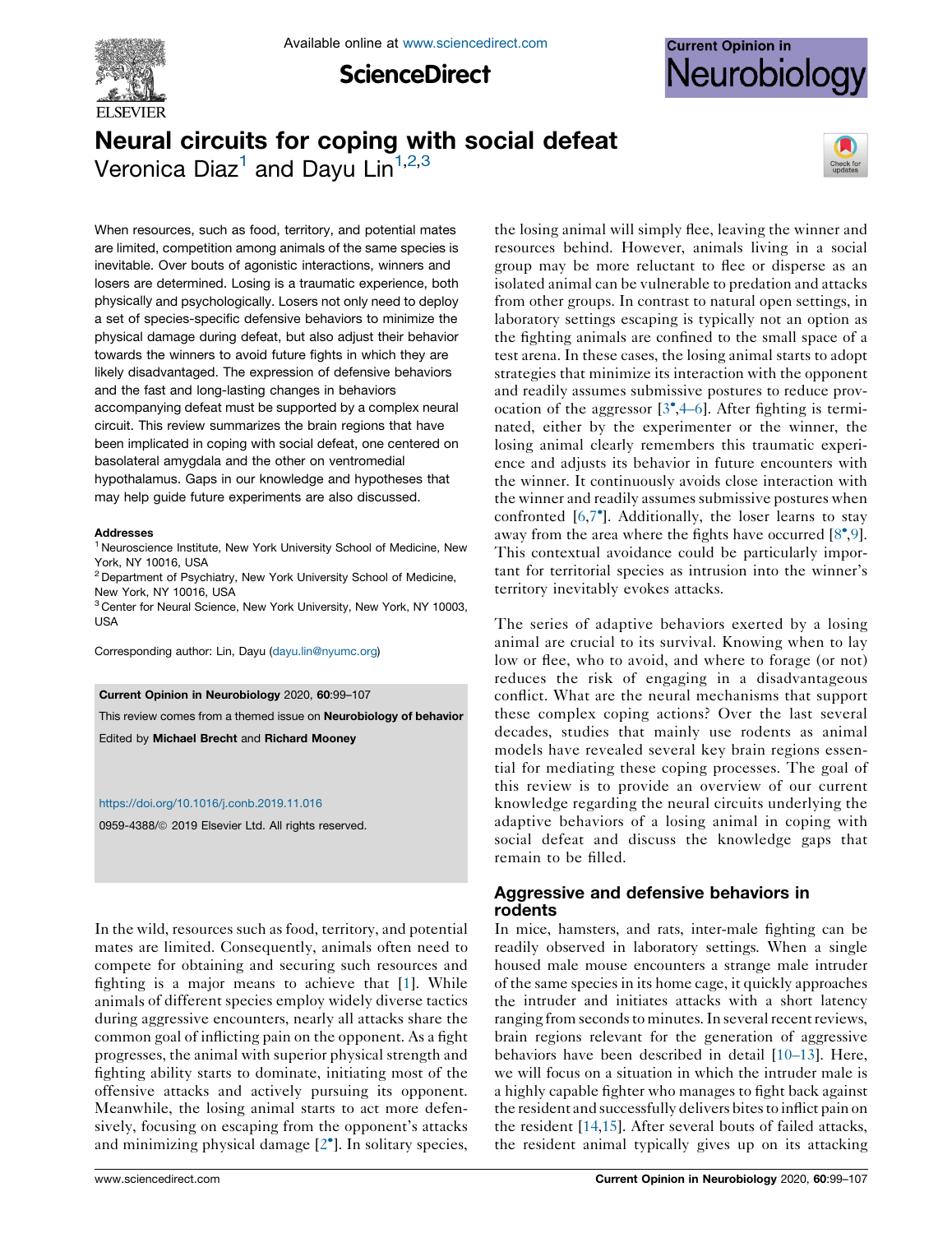attempts. In contrast, the aggressive intruder actively approaches and pursues the resident and initiates attacks. While being attacked, the resident actively defends itself by standing up facing the aggressor and boxing, or dashing away from the opponent (Figure 1)  $[3^{\bullet},4]$  $[3^{\bullet},4]$  $[3^{\bullet},4]$  $[3^{\bullet},4]$  $[3^{\bullet},4]$ . Often, as the defending resident flees, the aggressive intruder bites the defender's back, a preferred target during attacks [[3](#page-6-0)[,4](#page-6-0)]. After being attacked for several bouts, the resident starts to spend more time cornering, either freezing in a crouched position or an upright submissive posture, interleaved with occasional forceful jumping facing the cage wall, likely in an attempt to escape (Figure 1)  $[3^{\bullet}, 4, 16^{\bullet}, 17^{\bullet}]$  $[3^{\bullet}, 4, 16^{\bullet}, 17^{\bullet}]$  $[3^{\bullet}, 4, 16^{\bullet}, 17^{\bullet}]$  $[3^{\bullet}, 4, 16^{\bullet}, 17^{\bullet}]$  $[3^{\bullet}, 4, 16^{\bullet}, 17^{\bullet}]$  $[3^{\bullet}, 4, 16^{\bullet}, 17^{\bullet}]$  $[3^{\bullet}, 4, 16^{\bullet}, 17^{\bullet}]$  $[3^{\bullet}, 4, 16^{\bullet}, 17^{\bullet}]$  $[3^{\bullet}, 4, 16^{\bullet}, 17^{\bullet}]$ . Thus, within minutes, the resident changes its behavior towards the intruder dramatically — from active approach and attack to active avoidance and defense. The avoidance towards the aggressor persists for at least three days and gradually diminishes over time (Figure 1) [\[18](#page-6-0)]. After one acute defeat, the avoidance behavior is specific to the defeated resident [\[19\]](#page-7-0). Chronic defeat, on the other hand, could induce broader behavioral and physiological changes including long-lasting and non-discriminative social avoidance and has been used to model stress related disorders, such as depression and post-traumatic stress disorder (PSTD). The behavioral and neural changes associated with chronic social defeat are described in detail in several recent reviews [\[20](#page-7-0),[21](#page-7-0)]. Here, we will focus on the neural processesthat quickly alter the social behaviors during and after acute defeat.

#### Figure 1

## The role of basolateral amygdala associative learning circuit in defeat-induced social fear

In essence, defeat is an associative learning process during which aggressor cues become tightly associated with the painful experience of defeat. At the neural level, this association process likely induces synaptic plasticity that enables the aggressor cues to gain access to brain regions controlling avoidance and fearful behaviors. Associative learning during defeat is conceptually similar to classical fear conditioning – a process that pairs a neutral conditioned stimulus (CS, e.g. a tone or light) with a painful unconditioned stimulus (US, e.g. foot shock) [\[22](#page-7-0),[23\]](#page-7-0). After repeated CS-US pairing, the animal shows responses reminiscent of innate fear responses (e.g. freezing and avoidance) to the CS. During defeat, we may consider the intruder cue as a CS (although the conspecific cue is not neutral but innately attractive), and inflicted pain as a US. Repeated CS-US pairing transfers the negative valence of the US (bite) to the CS (intruder).

#### Basolateral amygdala

Given the conceptual similarity between defeat and fear conditioning, could these two processes recruit similar neural circuits? Basolateral amygdala (BLA) has been generally accepted as the core region for the CS-US association formation during fear conditioning based on a large body of lesion, pharmacological, and neurophysiological studies [\(Figure](#page-2-0) 2) [[22–24\]](#page-7-0). BLA integrates cues of



Mouse behavior during defeat, followed by social and contextual avoidance. During an aggressor encounter, the aggressor will attack and bite the opponent, prompting escape and defensive behaviors including dashing, pushing, jumping, freezing, and assuming an upright posture. Post encounter, the defeated mouse avoids contact with the aggressor (trace represents mouse movement, notice confinement to corners and edges) and contexts associated with the defeat experience. The defeated mouse is shown in light gray and the aggressor is shown in dark gray.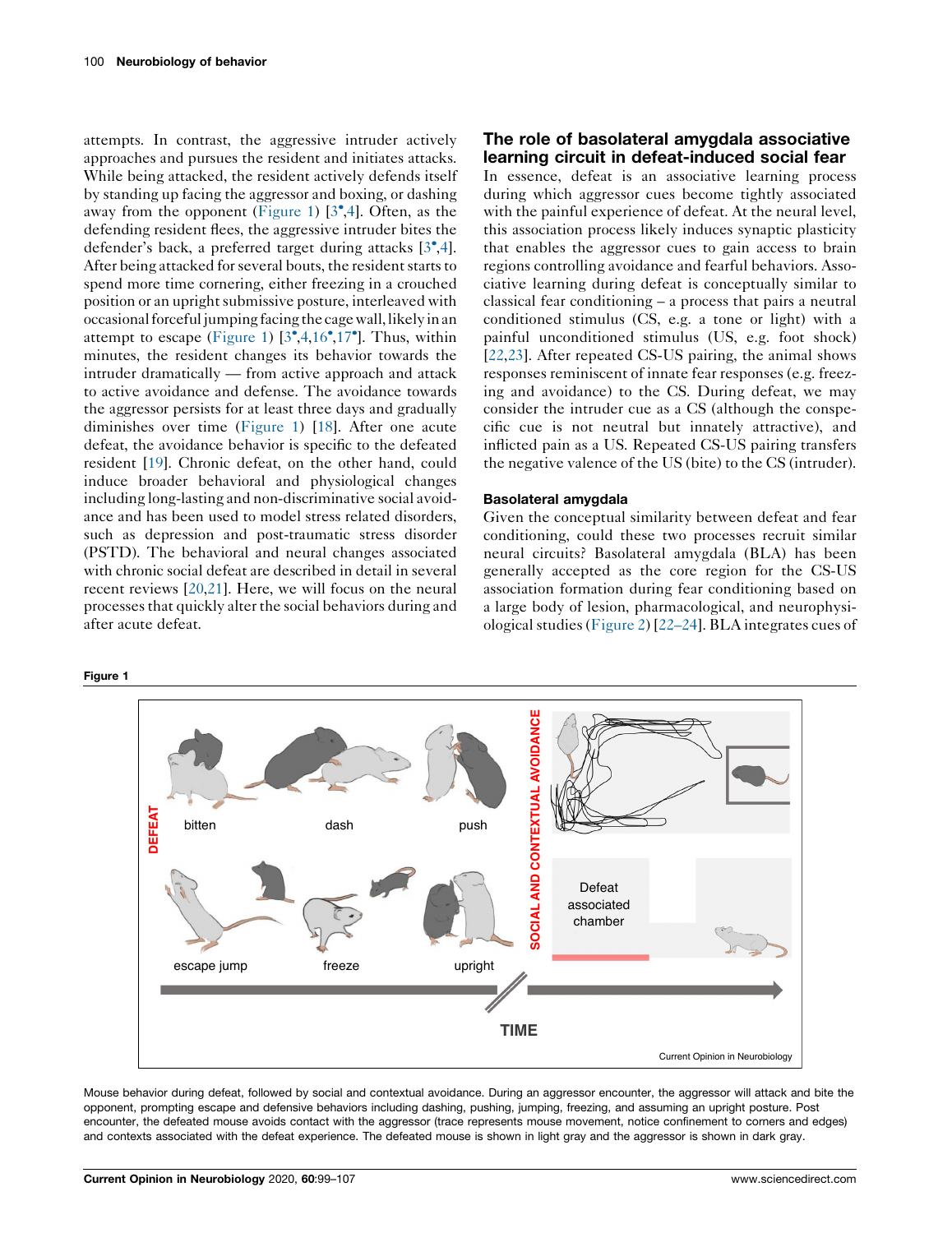<span id="page-2-0"></span>



Neural circuitry involved in fear conditioning and social defeat learning. Blue highlights regions with potential roles in Pavlovian fear conditioning. Red indicates regions relevant for coping with social defeat, including social defense, defeat induced social avoidance, and defeat induced contextual avoidance. Shade indicates the strength of the supporting evidence. Brighter color corresponds to stronger evidence. Abbreviations: lateral septum (LS), medial prefrontal cortex (mPFC), nucleus accumbens (NAc), ventral hippocampus (vHipp), central amygdala (CeA), basolateral amygdala (BLA), medial amygdala (MeA), ventrolateral part of the ventromedial hypothalamus (VMHvl), lateral hypothalamic area (LHA), dorsal part of the premammillary nucleus (PMd) and bed nucleus of the stria terminalis (BNST).

various sensory modalities, for example, auditory information from auditory thalamus and pain related information from periaqueductal gray (PAG), and drives fear expression through its projection to central amygdala (CeA) [\[25](#page-7-0)]. Aversive stimuli, such as foot shocks, evoke spiking activity in BLA cells. When a CS is repeatedly paired with the aversive stimulus, synapses that carry CS information to the BLA are potentiated and, consequently, CS input alone effectively drives BLA cells to elicit fear [\[25](#page-7-0)]. Consistent with a role of the BLA in social defeat, BLA is among the regions that shows strong increase in c-Fos expression after defeat [\[26](#page-7-0),[27\]](#page-7-0). A series of functional experiments have further established a causal role of BLA in defeat-induced social avoidance in hamsters. Inactivation, blocking protein synthesis, or blocking NMDA receptors in the BLA before defeat all reduced defeat-induced conspecific avoidance 24 hours later [\[28](#page-7-0),[29,30](#page-7-0)<sup>•</sup>[,31](#page-7-0)]. Conversely, increasing the expression

of cAMP-responsive element binding protein (CREB, a transcription factor that regulates synaptic plasticity and memory formation) in the BLA enhances avoidance towards the aggressor [[32\]](#page-7-0). Inhibiting the BLA immediately before the social preference avoidance test 24-hours after defeat also reduces avoidant behaviors, supporting a role of the BLA in both in social fear acquisition and expression [\[30](#page-7-0)<sup>°</sup>]. More recently, findings in hamsters were corroborated by loss-of-function experiments in mice, supporting a necessary role of the BLA in defeat-induced social avoidance [[18\]](#page-6-0).

### Medial prefrontal cortex

Medial prefrontal cortex (mPFC) is another key region involved in fear conditioning (Figure 2). Specifically, prelimibic cortex (PL) is required for fear acquisition and expression whereas infralimibic cortex (IL) is necessary for fear extinction — both through their projections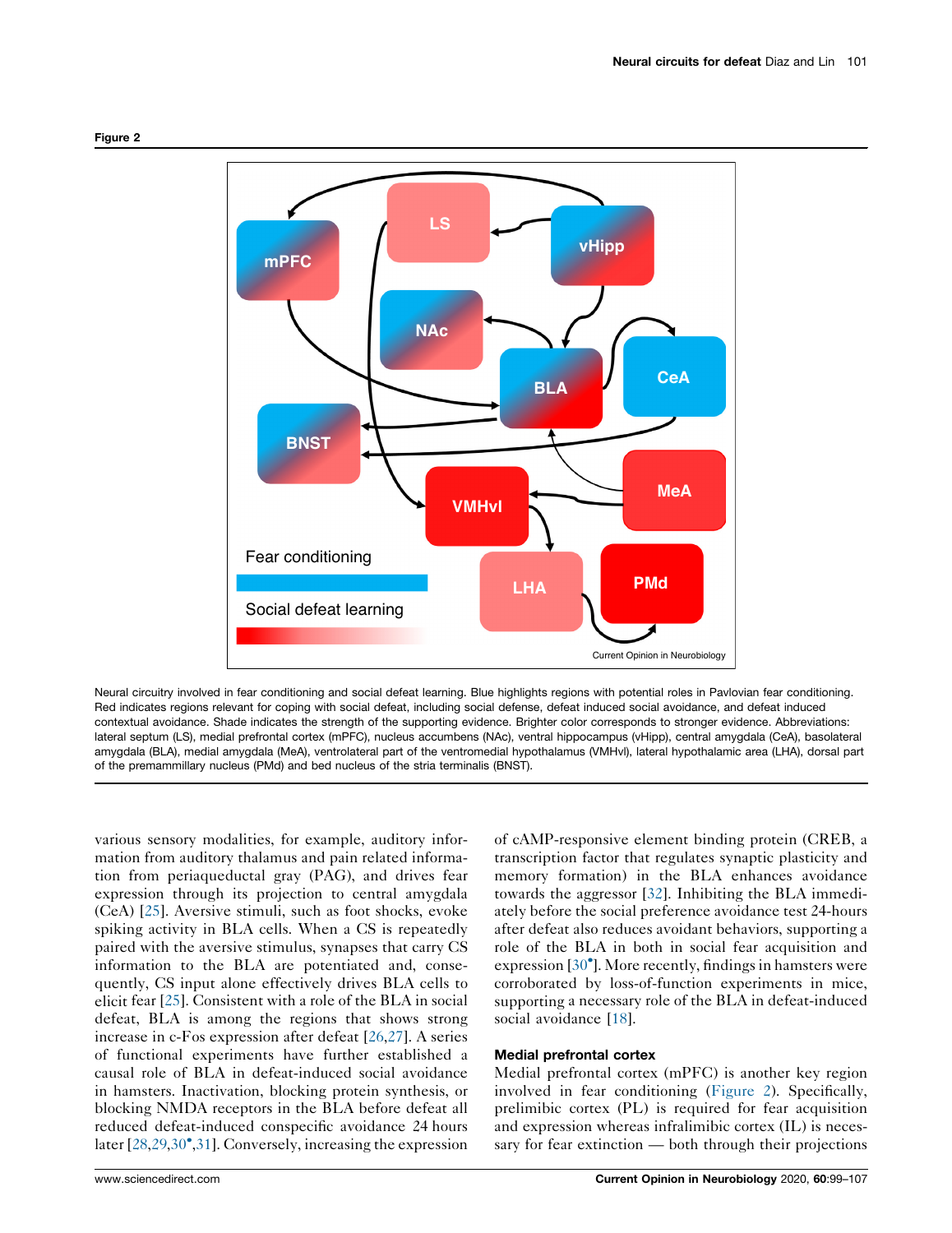to the BLA [[33,34](#page-7-0)]. A role of the mPFC in defeat-induced social avoidance has been investigated, although contradictory results were reported. In hamsters, it was found that inactivation of the mPFC using muscimol, a GABAA receptor agonist, significantly enhanced the acquisition of subsequent social avoidance [\[35](#page-7-0)]. In contrast, studies in mice found that temporal inactivation or lesion of the dorsomedial PFC (dmPFC) abolished social fear induced by defeat [[36,37](#page-7-0)]. It is possible that these inconsistent results reflect differences in the specific target region or species. Future studies with more precise PL and IL targeting will help elucidate the roles of mPFC in defeatinduced social fear and its extinction.

## Ventral hippocampus

Ventral hippocampus (vHipp) projects densely to the BLA and mPFC and is a part of the intricate network for mediating fear expression and extinction ([Figure](#page-2-0) 2) [\[33](#page-7-0)]. Temporary inactivation of the vHipp using muscimol disrupted the acquisition of social fear after defeat, whereas blocking protein synthesis in this area has no effect [[29\]](#page-7-0), suggesting that vHipp is likely not the site for memory storage but may participate in relaying CS or US related information during associative learning. In particular, vHipp may be important in relaying contextual information as lesioning vHipp consistently impaired contextual fear memory [[38,39](#page-7-0)]. After defeat, the loser animal avoids the context in which it was defeated and performs careful exploration of the environment through risk assessment behaviors, suggesting that contextual fear learning has taken place [[9](#page-6-0)[,40](#page-7-0)]. To date, the function of vHipp in defeat-induced contextual fear learning remains unknown and awaits to be elucidated in future studies.

## Central amygdala and bed nucleus of stria terminalis

The most studied region downstream of the BLA in driving fear response is central amygdala (CEA) [\(Figure](#page-2-0) 2). BLA projects to the lateral part of CEA, which in turn projects to medial part of CEA and ultimately drives freezing through its projection to the ventrolateral PAG [[41–43\]](#page-7-0). Although CEA is among the regions that show elevated c-Fos after social defeat, a role of CEAin driving defeat-induced social fear remains debatable. While electrical lesion of the CEA in hamsters significantly reduces submissive and defensive behaviors towards a conspecific, bilateral lesion of CEA in rats do not change defeat-induced immobility towards a dominant rat [[44](#page-7-0),[45\]](#page-7-0).

CEA is densely connected with the anterior part of the bed nucleus of stria terminalis (BNST), which also receives moderate input directly from the BLA [\(Figure](#page-2-0) 2) [\[46](#page-7-0)]. A large number of studies using fear conditioning paradigm suggest that BNST is dispensable for rapidonset, short-duration behaviors (e.g. freezing) in response to a conditioned threat, but it is important for persistent behavioral changes after removing the threat, that is, anxiety [\[47](#page-7-0)]. In the context of social defeat, inhibiting BNST before defeat has no impact on social avoidance 24 hours later, arguing against its role in associative learning during defeat. However, injecting muscimol or a CRF receptor antagonist into the BSNT immediately before the social test suppresses avoidance towards a conspecific [\[44](#page-7-0),[48\]](#page-7-0). In the rodent species *Peromyscus californicus*, also known as California mice, administration of an oxytocin receptor antagonist into the BNST modulates social avoidance after defeat, but interestingly, exerts opposite effects in males and females [\[49](#page-7-0)]. Altogether, BNST may play a role in increasing social anxiety after defeat.

## Nucleus accumbens

The other major downstream of the BLA is nucleus accumbens (NAc) ([Figure](#page-2-0) 2). In contrast to the BLA to CEA projection that mediates freezing after fear conditioning, the BLA to NAc shell projection is important for active avoidance, that is, running to a safe box upon the presentation of a danger-predicting cue [[50\]](#page-7-0). After defeat, the loser shows clear active avoidance, for example, runs away from an approaching aggressor. Does the BLA to NAc projection mediate active aggressor avoidance in defeated animals? Answers to this question remain unknown although some clues suggest this might be the case. Infusion of muscimol into the NAc of defeated hamsters restores attacks towards the opponent [[51\]](#page-7-0). As attack is proceeded by approach, this result suggests that NAc inhibition reduces active avoidance of a conspecific. It is worth noting that the behavioral change induced by NAc inhibition differs from other above-mentioned regions, including BLA, mPFC and vHipp. In the paper, the authors wrote: 'this (NAc) is the first component of the putative conditioned defeat neural circuit wherein we have found the pharmacological manipulations are effective in restoring the territorial aggressive response in previously defeated hamsters' [[51\]](#page-7-0). Later, the same group reported that injecting nonspecific dopamine receptor antagonist cis- $(Z)$ -flupenthixol in the NAc also promotes aggression in defeated animals [[52\]](#page-7-0). Together, these results suggest NAc may play role in active avoidance post defeat via a dopaminergic mechanism.

## Lateral septum

Lateral septum (LS) is a major efferent target of the ventral hippocampus, and has been recognized for decades as a key player in modulating aggression ([Figure](#page-2-0) 2). Early lesion and inactivation studiesimplicating the LS in 'sham rage' [[53\]](#page-7-0), and more recently our studies, suggest that LS can suppress ongoing aggression through its projection to the ventrolateral part of the ventromedial hypothalamus (VMHvl), a key region for driving aggressive behaviors [[54\]](#page-7-0). The function of the LS in defeatinduced social avoidance has also been examined in hamsters. Similar to the NAc inactivation, LS inactivated animals show increased aggression towards an opponent [\[55](#page-7-0)]. However, unlike NAc inactivation effects, LS inactivation induces hyper-aggression in defeated as well as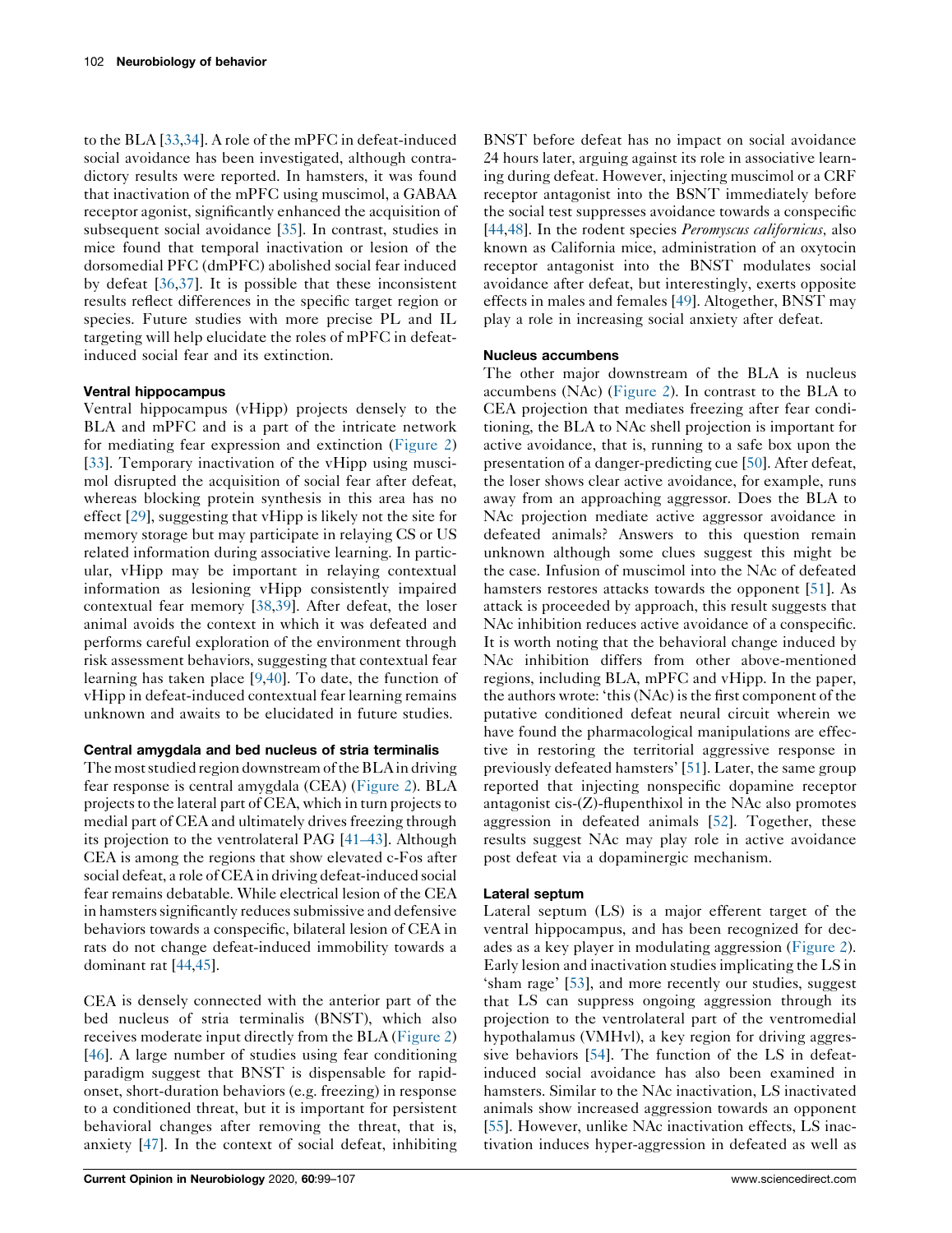non-defeated animals, consistent with a role of the LS in exerting general suppression on aggression [\[55](#page-7-0)]. Additionally, a series of studies have revealed a role for oxytocin signaling in the LS in modulating animals' emotional state after social defeat. Microdialysis experiments first demonstrated that oxytocin is released in the LS during acute social defeat [\[56](#page-7-0)]. However, initial effort to antagonize the oxytocin receptor in the LS, either during defeat or after 24 hours, failed to induce any change in social fear [\[56](#page-7-0)]. Later, it was found that antagonizing oxytocin receptors in the LS abolished defeatinduced exaggeration of conditioned fear response. Interestingly, the same manipulation also diminished the social buffering-induced dampening of conditioned fear responses [57 ]. Thus, LS may play a role in [changing](#page-7-0) the emotional state of the animal after both positive and negative social experiences.

# The role of medial hypothalamus in social defense and social fear

# Medial amygdala

Thus far, defeat and classical fear conditioning recruit many of the same brain regions to mediate behavioral changes towards the aggressor or a conditioned cue. Social defeat, however, differs from the classical fear conditioning in that the latter uses simple auditory and visual cues as conditioned stimuli whereas the conditioned stimulus during defeat is a combination of cues associated with the conspecific, involving multiple sensory modalities. For rodents, among all the sensory cues associated with a conspecific, olfactory cues are particularly important and detected by both the main olfactory system (for general volatiles) and accessory olfactory system (for pheromones) [\[58](#page-7-0)]. Those olfactory cues converge onto the medial amygdala (MEA) through a massive direct projection from the accessory olfactory bulb and indirect projection from the main olfactory bulb via cortical amygdala [\[58](#page-7-0)]. Immediate early gene studies consistently found a high level of activity in the MEA after defeat [\[59–61](#page-7-0)]. Lesioning the MEA impairs both the acquisition and expression of defeat-induced social fear while blocking protein synthesis in the MEA has no effect [[31\]](#page-7-0). Thus, the MEA appears to be an important sensory relay of aggressor-related information but is not a site of plasticity that supports defeat-induced behavior change. Does the MEA relay aggressor-related sensory information to the BLA for memory formation? Answers to this question remain ambiguous. While the MEA provides a sparse to moderate input to the BLA, depending on the subregion, the vast majority of the MEA fibers end in the medial hypothalamus [[62\]](#page-8-0).

## Ventromedial hypothalamus, ventrolateral part

Consistent with the strong projection from the MEA to the medial hypothalamus, immediate early gene mapping and in vivo recordings have shown that cells in several medial hypothalamic nuclei, such as the medial preoptic nucleus, ventromedial hypothalamus ventrolateral part (VMHvl), and premammillary nucleus strongly respond to conspecific olfactory cues [[63–69](#page-8-0)]. Among those regions, the ventromedial hypothalamus (VMH) also receives ascending pain signals from the lateral parabrachial nucleus (lPBN) [\[70\]](#page-8-0). Thus, it is well positioned to integrate defeat-associated CS (aggressor-related olfactory cues) and US (biting-induced pain) information,two key ingredientsfor associative learning. Doessynaptic plasticity occur in the VMH to support a CS-US association that ultimately results in social avoidance towards the CS? Answers to this question remain unknown although several lines of evidence suggest that VMHvl is capable of driving social fear and avoidance. Using an innovative method named CANE (capturing activated neural ensembles), Sakurai et al. captured VMHvl cells that are activated during defeat and found that re-activation of the captured cells elicited fear responses towards a benign conspecific [[71](#page-8-0) ]. This result is similar to findings in the BLA — when the shock-induced c-Fos expressing cells in the BLA were reactivated, animals showed increased fearlike behavior, for example, immobility [\[72\]](#page-8-0). Thus, both VMHvl and BLA contain the neural substrates sufficient to drive fear-like behaviors. Furthermore, inactivation of the VMHvl and its surrounding area reduces social avoidance towards the aggressor one day after defeat [\[8](#page-6-0)<sup>°</sup>], suggesting that the VMHvl activity is necessary for defeat-induced social fear. Our recent study further revealed functional heterogeneity of the VMHvl cells — anterior VMHvl estrogen receptor alpha (Esr1) expressing cells are preferentially activated during defeat while the posterior VMHvl Esr1 cells are most activated during attack [\[17](#page-6-0) ]. Optogenetic activation of the anterior VMHvl Esr1 cells elicits cornering, upright postures, and avoidance of a conspecific, while optogenetic activation of the posterior VMHvl Esr1 cells elicits approach, close investigation, and attack of a social target [\[17](#page-6-0) ]. Thus, we speculate that conspecific cues could be directed to either the anterior VMHvl cells to drive social avoidance or posterior VMHvl cells to drive approach and attack [\(Figure](#page-5-0) 3). During defeat, VMHvl anterior cells may undergo long-term potentiation, which results in preferential activation of the 'social avoidance' cells by conspecific cues during future encounters. It is worth noting that two functionally distinct and topographically organized neural populations also exist in the BLA. Kim *et al.* found that BLA cells expressing  $Rsp_02+$  are concentrated in the anterior region and represent negative experience (e.g. foot shock), and activating those cells elicits negative behaviors (e.g. immobility), whereas  $Ppplrlb+$  cells are concentrated in the posterior region, are activated by positive experience (e.g. eating peanut oil), and elicit positive behaviors (e.g. self-stimulation) [\[73\]](#page-8-0). The similar Ying-Yang organization pattern in the BLA and VMHvl is intriguing and may suggest this as a common and efficient way to assign values to neutral sensory inputs. Interestingly, Rspo2+ and Ppp1r1b+ cells establish reciprocal inhibition [[73](#page-8-0)], which may be an important mechanism to ensure CS evoke either approach or avoidance at any given time. It will be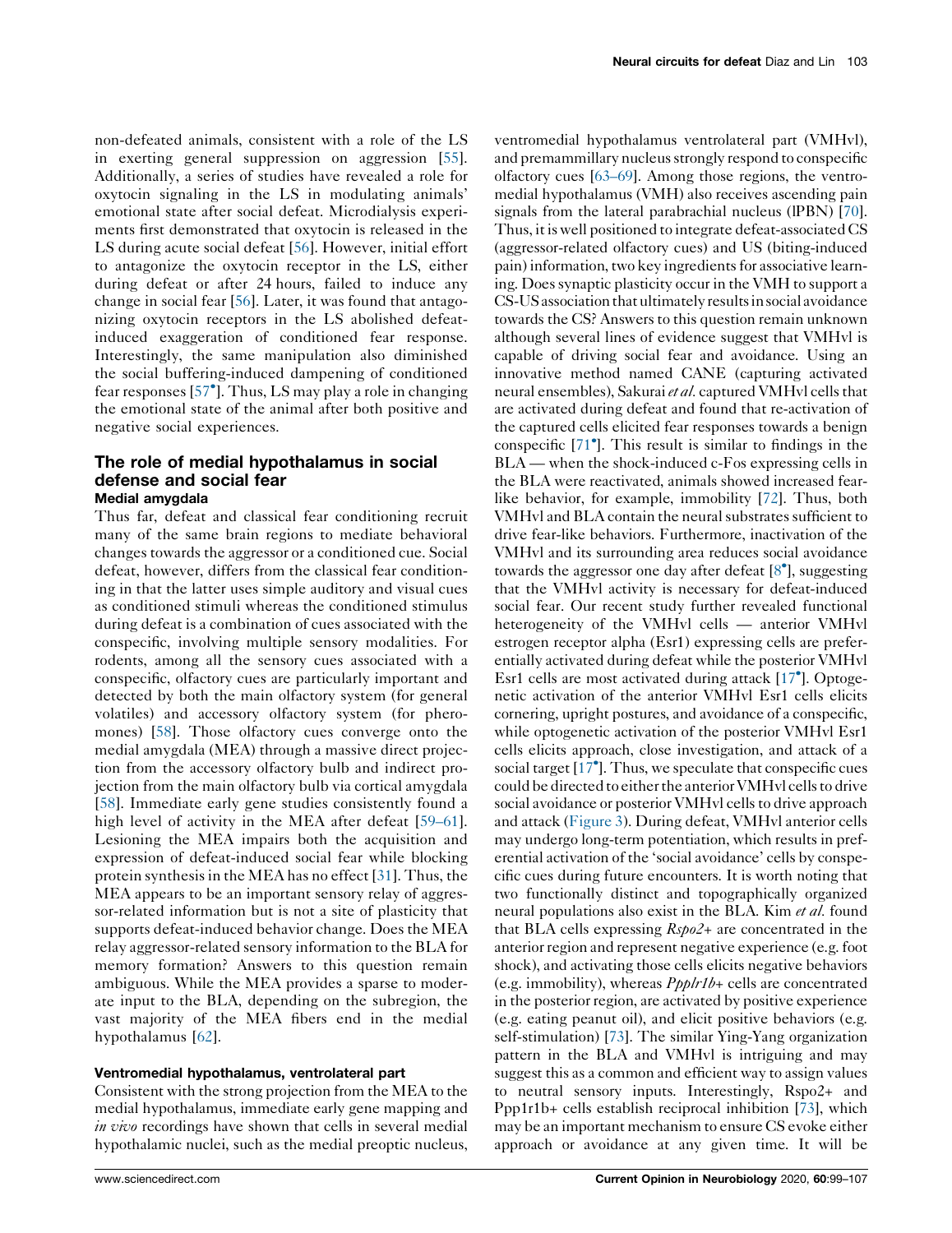<span id="page-5-0"></span>



Defeat learning hypothesis at the VMHvl. Before defeat, conspecific cues preferentially activate posterior VMHvl, eliciting approach and attack. During defeat, anterior VMHvl cells are activated by painful bites, driving defensive behaviors. Repeated pairing of pain during defeat and multimodal inputs from the aggressor leads to potentiation of synapses carrying aggressor cues. Consequently, aggressor cues become sufficient to preferentially drive avoidance behaviors in future aggressor encounters. The test mouse is shown in light gray.

interesting to investigate whether similar reciprocal inhibition exists between the anterior and posterior VMHvl cells.

In addition to a role in mediating social fear after defeat, VMHvl is also critical for active defense against an acute attack. In vivo recordings revealed that anterior VMHvl increases activity acutely when the animal actively defends against an attack [[17](#page-6-0) ]. Strikingly, when the VMHvl Esr1 cells were optogenetically inhibited, the animals were compromised in their ability to defend effectively to terminate an attack. As a result, the VMHvl inhibited animals received much longer attacks than control animals as the attack often ended with the aggressor voluntarily walking away instead of the defender fleeing [[17](#page-6-0) ]. According to these results, we would like to propose a defeat-learning hypothesis operating at the level of the aVMHvl.In this hypothesis, aVMHvl cells are activated by painful bites during defeat and consequently drive active defense, such as flight, upright posture and push, likely in part through their projection to the PAG [\[17](#page-6-0) ]. During defeat, anterior VMHvl cells simultaneously receive inputs carrying aggressor related sensory information and due to its repeated paring with the VMHvl spiking, driven by the painful bites, the synapses carrying the aggressor cues undergo long-term potentiation. As a result, sensory cues from the aggressor become effective in driving aVMHvl cells and inducing social defense in future encounters (Figure 3). Future studies

using various circuit dissection and *in vivo* and *in vitro* recording tools will help to test this hypothesis.

## Dorsal part of the premammillary nucleus

Other regions showing strong c-Fos activation after defeat include the dorsal part of the premammillary nucleus (PMd) [[16](#page-6-0) ]. PMd is unique in that it is activated only after defeat and not after attack, suggesting that it specifically mediates aggressor-coping behaviors [[16](#page-6-0)<sup>°</sup>]. In accordance with this observation, Canteras's group performed a series of experiments to investigate the function of the PMd during aggressor encounters. They found that excitotoxic PMd lesions in rats caused a dramatic decrease in fear responses towards the aggressor [[16](#page-6-0) ]. The lesioned animals showed significant decrease in freezing and submissive postures (e.g. lying on their back), and continuously approached the aggressor even though they received comparable amount of attacks from the aggressor as the control animals [[16](#page-6-0) ]. Additionally, PMd also shows elevated c-Fos expression when the animal is exposed to a defeat-associated context [\[9\]](#page-6-0). Pharmacological blockade of the PMd reduced the fear responses towards the defeat-associated context [\[9\]](#page-6-0). Tracing studies revealed that PMd projects densely to the dorsomedial and lateral PAG [[74](#page-8-0)]. Lesion of these PAG areas similarly reduces fear responses towards the defeat-associated context [[9\]](#page-6-0). Whether the PMd is merely a relay for fear expression or is a storage site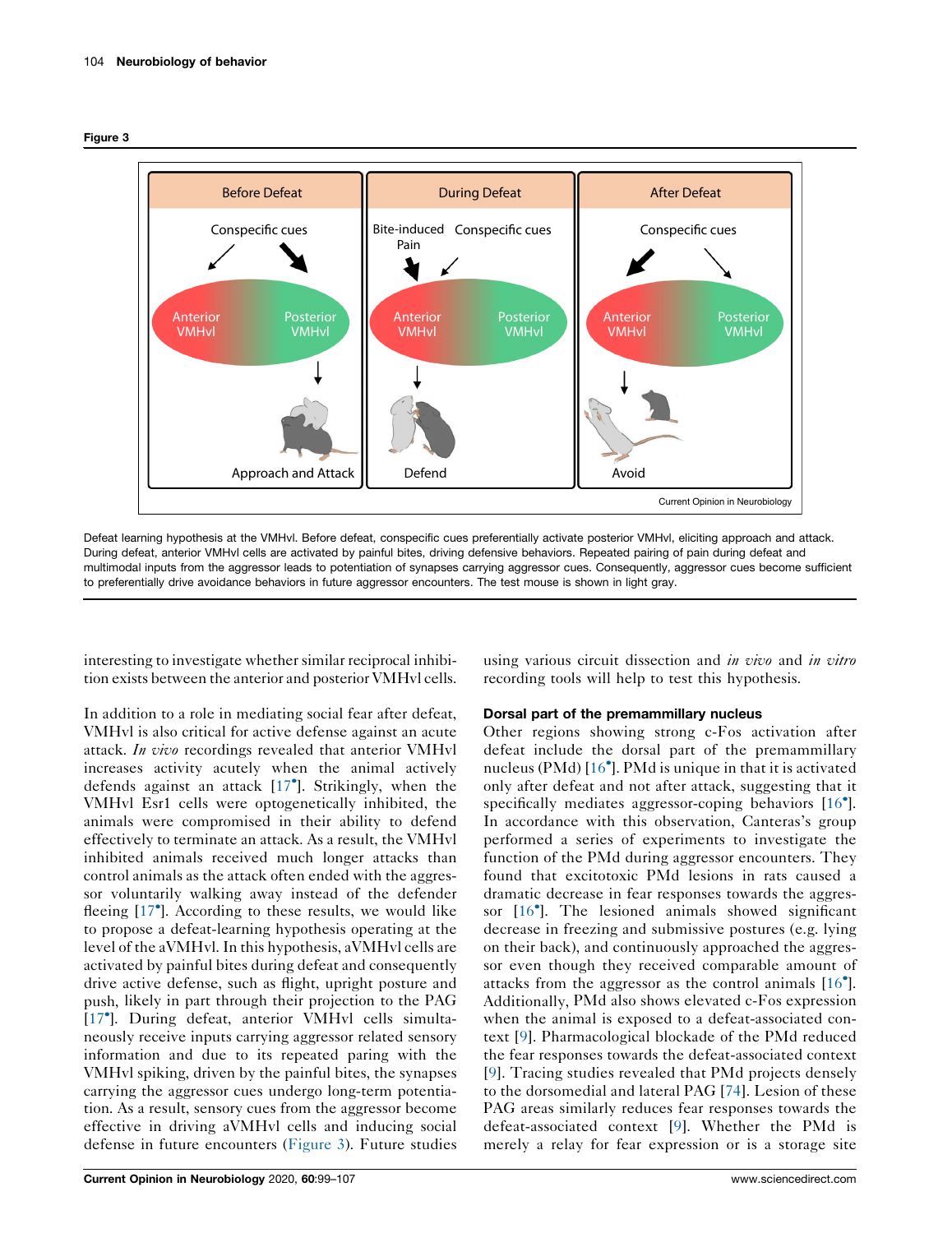<span id="page-6-0"></span>for fear memory towards the aggressor after defeat remains to be investigated.

#### Other hypothalamic areas

VMHvl and PMd are not directly connected, but VMHvl could potentially pass information to PMd via the lateral hypothalamic area juxtadorsomedial region (LHAjd) [\[75](#page-8-0)]. When the LHAdj is lesioned, defeated animals show a trend of decrease in social fear towards the aggressor [\[76](#page-8-0)]. Besides the VMHvl and PMd, several other medial hypothalamus nuclei also show elevated c-Fos after defeat, including lateral preoptic nucleus, anterior hypothalamic nucleus and dorsomedial hypothalamus [16 [,27](#page-7-0),[59,](#page-7-0)[60](#page-8-0),[77–79](#page-8-0)]. Indeed, there are generally many more cells showing c-Fos expression in defeated animals in comparison to the winning animals [\[60](#page-8-0)], suggesting that an extensive network of brain regions are recruited to cope with acute assaults as well as adjust behaviors in the future. The precise functions of each of these activated regions await to be elucidated.

## Concluding remarks

When an animal encounters a social threat, multiple neural circuits swing into action to allow the animal to defend, run, and learn to avoid the threat in the future. On the one hand, decades of research suggest the BLAcentered associative fear learning circuit is recruited during defeat to associate the aggressor with the traumatic experience and drive subsequent fear responses towards the aggressor. On the other hand, recent studies point towards an important role of the medial hypothalamus, including VMHvl and PMd, in expressing social fear and active defense against the aggressor. This is interesting as the BLA-CEA circuit and VMHvl-PMd circuit are generally considered as distinct circuits for mediating learned versus innate fear [[80\]](#page-8-0). How do the BLA and medial hypothalamus circuits interact? Do they function in series or in parallel, that is, do they play redundant or complementary roles during social defeat? Is the social fear memory stored primarily in the BLA or also in the medial hypothalamic circuit? Future studies combining welldesigned behavioral paradigms that isolate various aspects of aggressor coping (e.g. active defense, social fear formation and expression) and temporally and molecularly precise functional manipulation and recording tools will advance our understanding regarding the neural coping of social defeat and its potential malfunction in psychiatric conditions.

### Conflict of interest statement

Nothing declared.

### Acknowledgement

Work in the Lin lab is supported by the Irma T. Hirschl Trust, and N.I.H R01MH101377, 1R01HD092596-01A1, 1U19NS107616-01, 1R21HD090563-01A1 and U01NS113358. We thank Juliana Castaneda for assistance in refining the illustrations.

## References and recommended reading

Papers of particular interest, published within the period of review, have been highlighted as:

- of special interest
- 1. Archer J: The [behavioural](http://refhub.elsevier.com/S0959-4388(19)30127-8/sbref0005) biology of aggression. Cambridge Studies in [Behavioural](http://refhub.elsevier.com/S0959-4388(19)30127-8/sbref0005) Biology. Cambridge England ; New York: [Cambridge](http://refhub.elsevier.com/S0959-4388(19)30127-8/sbref0005) University Press; 1988. x, 257 p..
- 2. Crowcroft P: Mice All Over. [Brookfield,](http://refhub.elsevier.com/S0959-4388(19)30127-8/sbref0010) Ill: Chicago Zoological [Society;](http://refhub.elsevier.com/S0959-4388(19)30127-8/sbref0010) 1973. xvi, 123 p.

• Society; 1973. xvi, 123 p.<br>This book describes mouse behaviors in detail, including aggression and defense, in a semi-natural setting.

- 3. Blanchard RJ et al.: Attack and defensive [behaviour](http://refhub.elsevier.com/S0959-4388(19)30127-8/sbref0015) in the
- albino rat. Anim Behav 1977, 25[:622-634](http://refhub.elsevier.com/S0959-4388(19)30127-8/sbref0015)
- albino rat. Anno behavitativi, 25.622-634<br>This paper describes rat behavior during agonistic encounters in detail.
- [Blanchard](http://refhub.elsevier.com/S0959-4388(19)30127-8/sbref0020) RJ, O'Donnell V, Caroline Blanchard D: Attack and defensive [behaviors](http://refhub.elsevier.com/S0959-4388(19)30127-8/sbref0020) in the albino mouse. Aggress Behav 1979, 5[:341-352.](http://refhub.elsevier.com/S0959-4388(19)30127-8/sbref0020)
- 5. Blanchard DC, Blanchard RJ: [Behavioral](http://refhub.elsevier.com/S0959-4388(19)30127-8/sbref0025) correlates of chronic [dominance-subordination](http://refhub.elsevier.com/S0959-4388(19)30127-8/sbref0025) relationships of male rats in a [seminatural](http://refhub.elsevier.com/S0959-4388(19)30127-8/sbref0025) situation. Neurosci Biobehav Rev 1990, 14:455-462.
- 6. Koutnik DL: [Submissive](http://refhub.elsevier.com/S0959-4388(19)30127-8/sbref0030) signalling in mule deer. Anim Behav 1980, 28[:312-313.](http://refhub.elsevier.com/S0959-4388(19)30127-8/sbref0030)
- 7. Huhman KL et al.: [Conditioned](http://refhub.elsevier.com/S0959-4388(19)30127-8/sbref0035) defeat in male and female Syrian [hamsters](http://refhub.elsevier.com/S0959-4388(19)30127-8/sbref0035). Horm Behav 2003, 44:293-299

• **namsters**. Horm Benav 2003, 44:293-299<br>This paper describes a conditioned defeat paradigm in hamsters which was consequently used in many studies to understand the neural mechanisms underlying defeat-induced fear responses.

- 8. In this study, the authors showed that VMHvI inactivation in defeated<br>In this study, the authors showed that VMHvI inactivation in defeated Silva BA et al.: Independent [hypothalamic](http://refhub.elsevier.com/S0959-4388(19)30127-8/sbref0040) circuits for social and predator fear. Nat Neurosci 2013, 16[:1731-1733](http://refhub.elsevier.com/S0959-4388(19)30127-8/sbref0040) animals reduces social fear, but not fear towards a predator.
- 9. Faturi CB et al.: [Functional](http://refhub.elsevier.com/S0959-4388(19)30127-8/sbref0045) mapping of the circuits involved in the [expression](http://refhub.elsevier.com/S0959-4388(19)30127-8/sbref0045) of contextual fear responses in socially defeated animals. Brain Struct Funct 2014, 219[:931-946.](http://refhub.elsevier.com/S0959-4388(19)30127-8/sbref0045)
- 10. [Hashikawa](http://refhub.elsevier.com/S0959-4388(19)30127-8/sbref0050) K et al.: The neural circuits of mating and fighting in male mice. Curr Opin [Neurobiol](http://refhub.elsevier.com/S0959-4388(19)30127-8/sbref0050) 2016, 38:27-37.
- 11. Hashikawa Ketal.: The neural mechanisms of sexually dimorphic [aggressive](http://refhub.elsevier.com/S0959-4388(19)30127-8/sbref0055) behaviors. Trends Genet 2018, 34:755-776.
- 12. Aleyasin H, Flanigan ME, Russo SJ: [Neurocircuitry](http://refhub.elsevier.com/S0959-4388(19)30127-8/sbref0060) of aggression and [aggression](http://refhub.elsevier.com/S0959-4388(19)30127-8/sbref0060) seeking behavior: nose poking into brain circuitry controlling [aggression](http://refhub.elsevier.com/S0959-4388(19)30127-8/sbref0060). Curr Opin Neurobiol 2018, 49[:184-191.](http://refhub.elsevier.com/S0959-4388(19)30127-8/sbref0060)
- 13. Nelson RJ, Trainor BC: Neural [mechanisms](http://refhub.elsevier.com/S0959-4388(19)30127-8/sbref0065) of aggression. Nat Rev Neurosci 2007, 8[:536-546.](http://refhub.elsevier.com/S0959-4388(19)30127-8/sbref0065)
- 14. Parmigiani S, Pasquali A: [Aggressive](http://refhub.elsevier.com/S0959-4388(19)30127-8/sbref0070) responses of isolated mice towards ['opponents'](http://refhub.elsevier.com/S0959-4388(19)30127-8/sbref0070) of differing social status. Ital J Zool 1979, 46[:41-50.](http://refhub.elsevier.com/S0959-4388(19)30127-8/sbref0070)
- 15. Brain PF et al.: The effect of the type of [opponent](http://refhub.elsevier.com/S0959-4388(19)30127-8/sbref0075) in tests of murine [aggression](http://refhub.elsevier.com/S0959-4388(19)30127-8/sbref0075). Behav Processes 1981, 6:319-327.
- 16. Motta SC et al.: [Dissecting](http://refhub.elsevier.com/S0959-4388(19)30127-8/sbref0080) the brain's fear system reveals the  $\cdot$ [hypothalamus](http://refhub.elsevier.com/S0959-4388(19)30127-8/sbref0080) is critical for responding in subordinate [conspecific](http://refhub.elsevier.com/S0959-4388(19)30127-8/sbref0080) intruders. Proc Natl Acad Sci U S A 2009, 106:4870-

In this study, the authors demonstrated an essential role of the PMd in social fear expression in rats. The study further revealed differential activation and projection patterns of PMd cells that are relevant for predator defense and conspecific defense.

17. Wang L et al.: [Hypothalamic](http://refhub.elsevier.com/S0959-4388(19)30127-8/sbref0085) control of conspecific selfdefense. Cell Rep 2019, 26[:1747-1758](http://refhub.elsevier.com/S0959-4388(19)30127-8/sbref0085) e5

[4875](http://refhub.elsevier.com/S0959-4388(19)30127-8/sbref0080)

**In this study, the authors used a series of recording techniques and** In this study, the authors used a series of recording techniques and functional manipulations to demonstrate an important role of the anterior VMHvl in social defense.

18. Qi CC et al.: Interaction of [basolateral](http://refhub.elsevier.com/S0959-4388(19)30127-8/sbref0090) amygdala, ventral [hippocampus](http://refhub.elsevier.com/S0959-4388(19)30127-8/sbref0090) and medial prefrontal cortex regulates the [consolidation](http://refhub.elsevier.com/S0959-4388(19)30127-8/sbref0090) and extinction of social fear. Behav Brain Funct [2018,](http://refhub.elsevier.com/S0959-4388(19)30127-8/sbref0090) 14:7.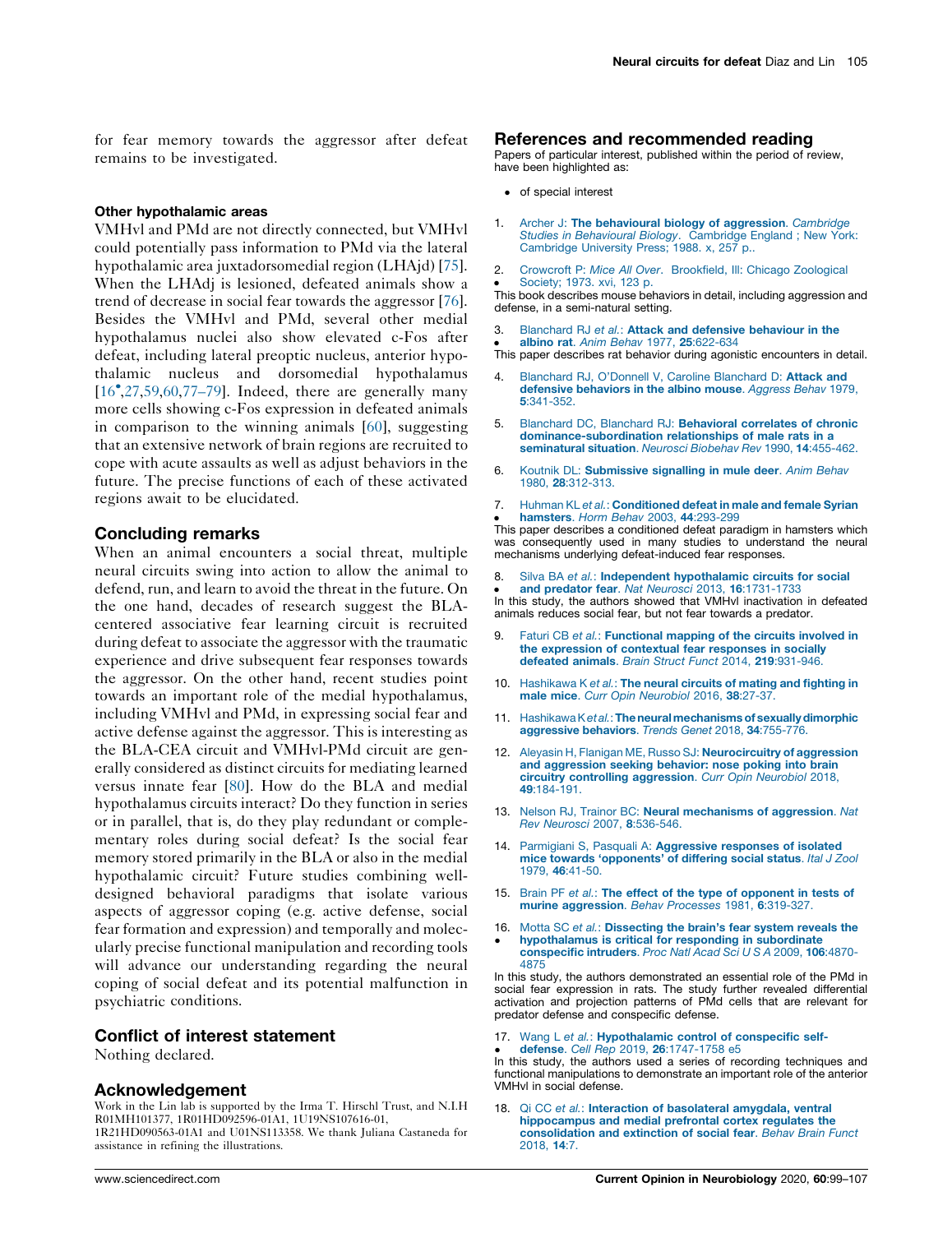- <span id="page-7-0"></span>19. Toth I, Neumann ID: Animal models of social [avoidance](http://refhub.elsevier.com/S0959-4388(19)30127-8/sbref0095) and social fear. Cell Tissue Res 2013, 354[:107-118.](http://refhub.elsevier.com/S0959-4388(19)30127-8/sbref0095)
- 20. Russo SJ, Nestler EJ: The brain reward [circuitry](http://refhub.elsevier.com/S0959-4388(19)30127-8/sbref0100) in mood [disorders](http://refhub.elsevier.com/S0959-4388(19)30127-8/sbref0100). Nat Rev Neurosci 2013, 14:609-625.
- 21. Bath KG et al.: Circuit and synaptic [mechanisms](http://refhub.elsevier.com/S0959-4388(19)30127-8/sbref0105) of repeated stress: [perspectives](http://refhub.elsevier.com/S0959-4388(19)30127-8/sbref0105) from differing contexts, duration, and<br>[development](http://refhub.elsevier.com/S0959-4388(19)30127-8/sbref0105). Neurobiol Stress 2017, 7:137-151.
- 22. Maren S: [Neurobiology](http://refhub.elsevier.com/S0959-4388(19)30127-8/sbref0110) of Pavlovian fear conditioning. Annu Rev Neurosci 2001, 24[:897-931.](http://refhub.elsevier.com/S0959-4388(19)30127-8/sbref0110)
- 23. LeDoux JE: Emotion circuits in the brain. Annu Rev [Neurosci](http://refhub.elsevier.com/S0959-4388(19)30127-8/sbref0115) 2000, 23[:155-184.](http://refhub.elsevier.com/S0959-4388(19)30127-8/sbref0115)
- 24. Fanselow MS, LeDoux JE: Why we think plasticity [underlying](http://refhub.elsevier.com/S0959-4388(19)30127-8/sbref0120) Pavlovian fear [conditioning](http://refhub.elsevier.com/S0959-4388(19)30127-8/sbref0120) occurs in the basolateral [amygdala](http://refhub.elsevier.com/S0959-4388(19)30127-8/sbref0120). Neuron 1999, 23:229-232.
- 25. Kim JJ, Jung MW: Neural circuits and [mechanisms](http://refhub.elsevier.com/S0959-4388(19)30127-8/sbref0125) involved in Pavlovian fear [conditioning:](http://refhub.elsevier.com/S0959-4388(19)30127-8/sbref0125) a critical review. Neurosci Biobehav Rev 2006, 30[:188-202.](http://refhub.elsevier.com/S0959-4388(19)30127-8/sbref0125)
- 26. Bourne AR et al.: Olfactory cues increase [avoidance](http://refhub.elsevier.com/S0959-4388(19)30127-8/sbref0130) behavior and induce Fos expression in the amygdala, [hippocampus](http://refhub.elsevier.com/S0959-4388(19)30127-8/sbref0130) and [prefrontal](http://refhub.elsevier.com/S0959-4388(19)30127-8/sbref0130) cortex of socially defeated mice. Behav Brain Res 2013, 256[:188-196.](http://refhub.elsevier.com/S0959-4388(19)30127-8/sbref0130)
- 27. Matsuda S *et al.*: Persistent c-fos [expression](http://refhub.elsevier.com/S0959-4388(19)30127-8/sbref0135) in the brains of mice with chronic social stress. *Neurosci Res* 1996, 26[:157-170.](http://refhub.elsevier.com/S0959-4388(19)30127-8/sbref0135)
- 28. Day DE et al.: NR2B subunit of the NMDA [receptor](http://refhub.elsevier.com/S0959-4388(19)30127-8/sbref0140) in the [basolateral](http://refhub.elsevier.com/S0959-4388(19)30127-8/sbref0140) amygdala is necessary for the acquisition of [conditioned](http://refhub.elsevier.com/S0959-4388(19)30127-8/sbref0140) defeat in Syrian hamsters. Behav Brain Res 2011, 217[:55-59.](http://refhub.elsevier.com/S0959-4388(19)30127-8/sbref0140)
- 29. Markham CM, Taylor SL, Huhman KL: Role of [amygdala](http://refhub.elsevier.com/S0959-4388(19)30127-8/sbref0145) and [hippocampus](http://refhub.elsevier.com/S0959-4388(19)30127-8/sbref0145) in the neural circuit subserving conditioned<br>defeat in Syrian [hamsters](http://refhub.elsevier.com/S0959-4388(19)30127-8/sbref0145). *Learn Mem* 2010, 17:109-116.
- 30. Jasnow AM, Huhman KL: **[Activation](http://refhub.elsevier.com/S0959-4388(19)30127-8/sbref0150) of GABA(A) receptors in the**  $\bullet$ amygdala blocks the acquisition and [expression](http://refhub.elsevier.com/S0959-4388(19)30127-8/sbref0150) of [conditioned](http://refhub.elsevier.com/S0959-4388(19)30127-8/sbref0150) defeat in Syrian hamsters. Brain Res 2001,

920[:142-150](http://refhub.elsevier.com/S0959-4388(19)30127-8/sbref0150) In this study, the authors examined the role of the amygdala in conditioned defeat in Syrian hamsters and found, for the first time, that this area is essential for defeat-induced fear responses.

- 31. Markham CM, Huhman KL: Is the medial [amygdala](http://refhub.elsevier.com/S0959-4388(19)30127-8/sbref0155) part of the neural circuit modulating [conditioned](http://refhub.elsevier.com/S0959-4388(19)30127-8/sbref0155) defeat in Syrian [hamsters?](http://refhub.elsevier.com/S0959-4388(19)30127-8/sbref0155) Learn Mem 2008, 15:6-12.
- 32. Jasnow AM et al.: Memory of social defeat is [facilitated](http://refhub.elsevier.com/S0959-4388(19)30127-8/sbref0160) by cAMP response [element-binding](http://refhub.elsevier.com/S0959-4388(19)30127-8/sbref0160) protein overexpression in the [amygdala](http://refhub.elsevier.com/S0959-4388(19)30127-8/sbref0160). Behav Neurosci 2005, 119:1125.
- 33. Sierra-Mercado D, [Padilla-Coreano](http://refhub.elsevier.com/S0959-4388(19)30127-8/sbref0165) N, Quirk GJ: Dissociable roles of prelimbic and [infralimbic](http://refhub.elsevier.com/S0959-4388(19)30127-8/sbref0165) cortices, ventral [hippocampus,](http://refhub.elsevier.com/S0959-4388(19)30127-8/sbref0165) and basolateral amygdala in the expression and extinction of conditioned fear. [Neuropsychopharmacology](http://refhub.elsevier.com/S0959-4388(19)30127-8/sbref0165) 2011, 36[:529-538.](http://refhub.elsevier.com/S0959-4388(19)30127-8/sbref0165)
- 34. Bloodgood DW et al.: Fear extinction requires [infralimbic](http://refhub.elsevier.com/S0959-4388(19)30127-8/sbref0170) cortex [projections](http://refhub.elsevier.com/S0959-4388(19)30127-8/sbref0170) to the basolateral amygdala. Transl Psychiatry [2018,](http://refhub.elsevier.com/S0959-4388(19)30127-8/sbref0170) 8:60.
- 35. Markham CM, Luckett CA, Huhman KL: The medial [prefrontal](http://refhub.elsevier.com/S0959-4388(19)30127-8/sbref0175) cortex is both necessary and sufficient for the [acquisition](http://refhub.elsevier.com/S0959-4388(19)30127-8/sbref0175) of conditioned defeat. [Neuropharmacology](http://refhub.elsevier.com/S0959-4388(19)30127-8/sbref0175) 2012, 62:933-939.
- 36. Shah AA, Treit D: [Excitotoxic](http://refhub.elsevier.com/S0959-4388(19)30127-8/sbref0180) lesions of the medial prefrontal cortex attenuate fear responses in the [elevated-plus](http://refhub.elsevier.com/S0959-4388(19)30127-8/sbref0180) maze, social [interaction](http://refhub.elsevier.com/S0959-4388(19)30127-8/sbref0180) and shock probe burying tests. Brain Res 2003, 969[:183-194.](http://refhub.elsevier.com/S0959-4388(19)30127-8/sbref0180)
- 37. Xu H et al.: A [disinhibitory](http://refhub.elsevier.com/S0959-4388(19)30127-8/sbref0185) microcircuit mediates conditioned social fear in the [prefrontal](http://refhub.elsevier.com/S0959-4388(19)30127-8/sbref0185) cortex. Neuron 2019, 102:668-[682](http://refhub.elsevier.com/S0959-4388(19)30127-8/sbref0185) e5.
- 38. Rudy JW, Barrientos RM, O'Reilly RC: [Hippocampal](http://refhub.elsevier.com/S0959-4388(19)30127-8/sbref0190) formation **supports [conditioning](http://refhub.elsevier.com/S0959-4388(19)30127-8/sbref0190) to memory of a context**. Behav Neurosci<br>[2002,](http://refhub.elsevier.com/S0959-4388(19)30127-8/sbref0190) **116**:530.
- 39. Bast T, Zhang W-N, Feldon J: The ventral [hippocampus](http://refhub.elsevier.com/S0959-4388(19)30127-8/sbref0195) and fear [conditioning](http://refhub.elsevier.com/S0959-4388(19)30127-8/sbref0195) in rats. Exp Brain Res 2001, 139:39-52.
- 40. Blanchard RJ, Blanchard DC, Hori K: An [Ethoexperimental](http://refhub.elsevier.com/S0959-4388(19)30127-8/sbref0200) Approach to the Study of Defense. Kluwer [Academic/Plenum](http://refhub.elsevier.com/S0959-4388(19)30127-8/sbref0200) [Publishers;](http://refhub.elsevier.com/S0959-4388(19)30127-8/sbref0200) 1989.
- 41. Ciocchi S et al.: Encoding of [conditioned](http://refhub.elsevier.com/S0959-4388(19)30127-8/sbref0205) fear in central [amygdala](http://refhub.elsevier.com/S0959-4388(19)30127-8/sbref0205) inhibitory circuits. Nature 2010, 468:277-282.
- 42. [Haubensak](http://refhub.elsevier.com/S0959-4388(19)30127-8/sbref0210) W et al.: Genetic dissection of an amygdala [microcircuit](http://refhub.elsevier.com/S0959-4388(19)30127-8/sbref0210) that gates conditioned fear. Nature 2010, 468:270.
- 43. LeDoux JE et al.: Different [projections](http://refhub.elsevier.com/S0959-4388(19)30127-8/sbref0215) of the central [amygdaloid](http://refhub.elsevier.com/S0959-4388(19)30127-8/sbref0215) nucleus mediate autonomic and behavioral correlates of [conditioned](http://refhub.elsevier.com/S0959-4388(19)30127-8/sbref0215) fear. J Neurosci 1988, 8:2517-2529.
- 44. Jasnow AM, Davis M, Huhman KL: [Involvement](http://refhub.elsevier.com/S0959-4388(19)30127-8/sbref0220) of central [amygdalar](http://refhub.elsevier.com/S0959-4388(19)30127-8/sbref0220) and bed nucleus of the stria terminalis [corticotropin-releasing](http://refhub.elsevier.com/S0959-4388(19)30127-8/sbref0220) factor in behavioral responses to social defeat. Behav Neurosci 2004, 118[:1052-1061.](http://refhub.elsevier.com/S0959-4388(19)30127-8/sbref0220)
- [Roozendaal](http://refhub.elsevier.com/S0959-4388(19)30127-8/sbref0225) B, Koolhaas JM, Bohus B: Differential effect of lesioning of the central amygdala on the [bradycardiac](http://refhub.elsevier.com/S0959-4388(19)30127-8/sbref0225) and behavioral response of the rat in relation to [conditioned](http://refhub.elsevier.com/S0959-4388(19)30127-8/sbref0225) social and [solitary](http://refhub.elsevier.com/S0959-4388(19)30127-8/sbref0225) stress. Behav Brain Res 1990, 41:39-48.
- 46. Dong HW, Petrovich GD, Swanson LW: [Topography](http://refhub.elsevier.com/S0959-4388(19)30127-8/sbref0230) of [projections](http://refhub.elsevier.com/S0959-4388(19)30127-8/sbref0230) from amygdala to bed nuclei of the stria [terminalis](http://refhub.elsevier.com/S0959-4388(19)30127-8/sbref0230). Brain Res Brain Res Rev 2001, 38:192-246.
- 47. Walker DL, Davis M: Double [dissociation](http://refhub.elsevier.com/S0959-4388(19)30127-8/sbref0235) between the [involvement](http://refhub.elsevier.com/S0959-4388(19)30127-8/sbref0235) of the bed nucleus of the stria terminalis and the central nucleus of the [amygdala](http://refhub.elsevier.com/S0959-4388(19)30127-8/sbref0235) in startle increases produced by conditioned versus [unconditioned](http://refhub.elsevier.com/S0959-4388(19)30127-8/sbref0235) fear. J Neurosci 1997, 17[:9375-9383.](http://refhub.elsevier.com/S0959-4388(19)30127-8/sbref0235)
- 48. [Markham](http://refhub.elsevier.com/S0959-4388(19)30127-8/sbref0240) CM, Norvelle A, Huhman KL: Role of the bed nucleus of the stria terminalis in the acquisition and [expression](http://refhub.elsevier.com/S0959-4388(19)30127-8/sbref0240) of [conditioned](http://refhub.elsevier.com/S0959-4388(19)30127-8/sbref0240) defeat in Syrian hamsters. Behav Brain Res 2009, 198[:69-73.](http://refhub.elsevier.com/S0959-4388(19)30127-8/sbref0240)
- 49. [Duque-Wilckens](http://refhub.elsevier.com/S0959-4388(19)30127-8/sbref0245) N et al.: Oxytocin receptors in the [anteromedial](http://refhub.elsevier.com/S0959-4388(19)30127-8/sbref0245) bed nucleus of the stria terminalis promote [stress-induced](http://refhub.elsevier.com/S0959-4388(19)30127-8/sbref0245) social avoidance in female California mice. Biol [Psychiatry](http://refhub.elsevier.com/S0959-4388(19)30127-8/sbref0245) 2018, 83:203-213.
- 50. Ramirez F et al.: Active [avoidance](http://refhub.elsevier.com/S0959-4388(19)30127-8/sbref0250) requires a serial basal amygdala to nucleus [accumbens](http://refhub.elsevier.com/S0959-4388(19)30127-8/sbref0250) shell circuit. J Neurosci 2015, 35[:3470-3477.](http://refhub.elsevier.com/S0959-4388(19)30127-8/sbref0250)
- 51. Luckett C, Norvelle A, [Huhman](http://refhub.elsevier.com/S0959-4388(19)30127-8/sbref0255) K: The role of the nucleus accumbens in the acquisition and expression of [conditioned](http://refhub.elsevier.com/S0959-4388(19)30127-8/sbref0255) defeat. Behav Brain Res 2012, 227[:208-214.](http://refhub.elsevier.com/S0959-4388(19)30127-8/sbref0255)
- 52. Gray C et al.: Dopamine in the nucleus [accumbens](http://refhub.elsevier.com/S0959-4388(19)30127-8/sbref0260) modulates the memory of social defeat in Syrian hamsters [\(Mesocricetus](http://refhub.elsevier.com/S0959-4388(19)30127-8/sbref0260)<br>[auratus\)](http://refhub.elsevier.com/S0959-4388(19)30127-8/sbref0260). *Behav Brain Res* 2015, **286**:22-28.
- 53. Albert D, Chew G: The septal forebrain and the [inhibitory](http://refhub.elsevier.com/S0959-4388(19)30127-8/sbref0265) [modulation](http://refhub.elsevier.com/S0959-4388(19)30127-8/sbref0265) of attack and defense in the rat. A review. Behav Neural Biol 1980, 30[:357-388.](http://refhub.elsevier.com/S0959-4388(19)30127-8/sbref0265)
- 54. Wong LC et al.: Effective [modulation](http://refhub.elsevier.com/S0959-4388(19)30127-8/sbref0270) of male aggression through lateral septum to medial [hypothalamus](http://refhub.elsevier.com/S0959-4388(19)30127-8/sbref0270) projection. Curr Biol 2016, 26[:593-604.](http://refhub.elsevier.com/S0959-4388(19)30127-8/sbref0270)
- 55. McDonald MM et al.: GABAA receptor [activation](http://refhub.elsevier.com/S0959-4388(19)30127-8/sbref0275) in the lateral septum reduces the expression of [conditioned](http://refhub.elsevier.com/S0959-4388(19)30127-8/sbref0275) defeat and increases [aggression](http://refhub.elsevier.com/S0959-4388(19)30127-8/sbref0275) in Syrian hamsters. Brain Res 2012, 1439[:27-33.](http://refhub.elsevier.com/S0959-4388(19)30127-8/sbref0275)
- 56. Ebner K et al.: A single social defeat [experience](http://refhub.elsevier.com/S0959-4388(19)30127-8/sbref0280) selectively stimulates the release of oxytocin, but not [vasopressin,](http://refhub.elsevier.com/S0959-4388(19)30127-8/sbref0280) within the septal brain area of male rats. Brain Res 2000, 872[:87-92.](http://refhub.elsevier.com/S0959-4388(19)30127-8/sbref0280)
- 57. Guzman YF et al.: [Fear-enhancing](http://refhub.elsevier.com/S0959-4388(19)30127-8/sbref0285) effects of septal oxytocin receptors. Nat Neurosci 2013, 16[:1185-1187](http://refhub.elsevier.com/S0959-4388(19)30127-8/sbref0285)

• receptors. Nat Neurosci 2013, 16:1185-1187<br>In this study, the authors found that oxytocin mediates social defeat induced emotional responses, manifested as enhanced fear responses to a shock paired context.

- 58. Spehr M et al.: Parallel [processing](http://refhub.elsevier.com/S0959-4388(19)30127-8/sbref0290) of social signals by the [mammalian](http://refhub.elsevier.com/S0959-4388(19)30127-8/sbref0290) main and accessory olfactory systems. Cell Mol Life Sci 2006, 63[:1476-1484.](http://refhub.elsevier.com/S0959-4388(19)30127-8/sbref0290)
- 59. Martinez M, Phillips PJ, Herbert J: [Adaptation](http://refhub.elsevier.com/S0959-4388(19)30127-8/sbref0295) in patterns of cfos [expression](http://refhub.elsevier.com/S0959-4388(19)30127-8/sbref0295) in the brain associated with exposure to either single or [repeated](http://refhub.elsevier.com/S0959-4388(19)30127-8/sbref0295) social stress in male rats. Eur J Neurosci 1998, 10[:20-33.](http://refhub.elsevier.com/S0959-4388(19)30127-8/sbref0295)